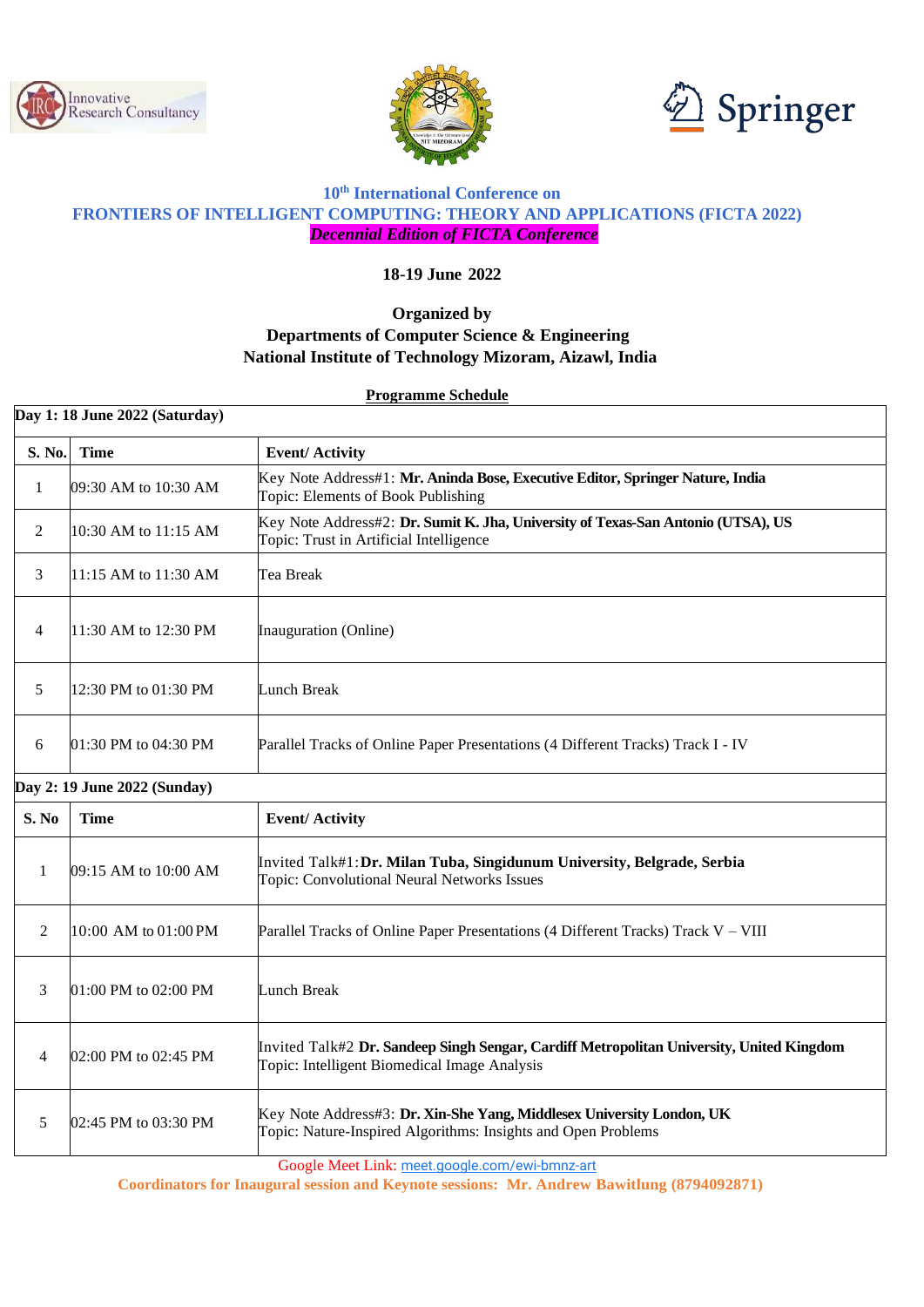





# **10th International Conference on FRONTIERS OF INTELLIGENT COMPUTING: THEORY AND APPLICATIONS (FICTA 2022)** *Decennial Edition of FICTA Conference*

**18-19 June 2022**

## **Organized by Departments of Computer Science & Engineering National Institute of Technology Mizoram, Aizawl, India**

#### **Inaugural Programme Schedule**

| Day 1: 18 June 2022 (Saturday) |                      |                                                                                                                                          |  |
|--------------------------------|----------------------|------------------------------------------------------------------------------------------------------------------------------------------|--|
| S. No                          | <b>Time</b>          | <b>Event/Activity</b>                                                                                                                    |  |
| 1                              | 11:30 AM to 11:37 AM | Welcome Speech by Dr. Sandeep Kumar Dash, HoD, Dept. of Computer Sc. & Engg., NIT<br>Mizoram & Organizing Chair, FICTA 2022              |  |
| 2                              | 11:37 AM to 11:45 AM | Speech by Distinguished Guest, Prof. Suresh Chandra Satapathy, Professor, School of<br>Computer Engg., KIIT Bhubaneshwar, Odisha, India. |  |
| 3                              | 11:45 AM to 11:52 AM | Speech by Distinguished Guest, Mr. Aninda Bose, Executive Editor, Springer Nature, India                                                 |  |
| $\overline{4}$                 | 11:52 AM to 11:59 AM | Speech by Guest of Honour, Dr. Milan Tuba, Singidunum University, Belgrade, Serbia                                                       |  |
| 5                              | 11:59 AM to 12:06 PM | Speech by Guest of Honour, Dr. Sumit K. Jha, University of Texas-San Antonio (UTSA), US                                                  |  |
| 6                              | 12:06 PM to 12:15 PM | Speech by Distinguished Guest, Dr. Sandeep Singh Sengar, Cardiff Metropolitan University,<br>United Kingdom                              |  |
| 7                              | 12:15 PM to 12:18 PM | Speech By Dean (SW) & Patron of FICTA 2022, Dr. K. Gyanendra Singh, Associate Professor,<br>NIT Mizoram, India                           |  |
| 8                              | 12:18 PM to 12:23 PM | Speech by Chief Patron of FICTA 2022, Prof. S. Sundar, Director NIT Mizoram, India                                                       |  |
| 9                              | 12:24 PM to 12:29 PM | Vote of Thanks by Dr. Ranjita Das, Organizing Chair, FICTA 2022                                                                          |  |

**Anchor: Ms. Rushali Rajesh** Google Meet Link: [meet.google.com/ewi-bmnz-art](https://meet.google.com/ewi-bmnz-art?hs=122&authuser=3)